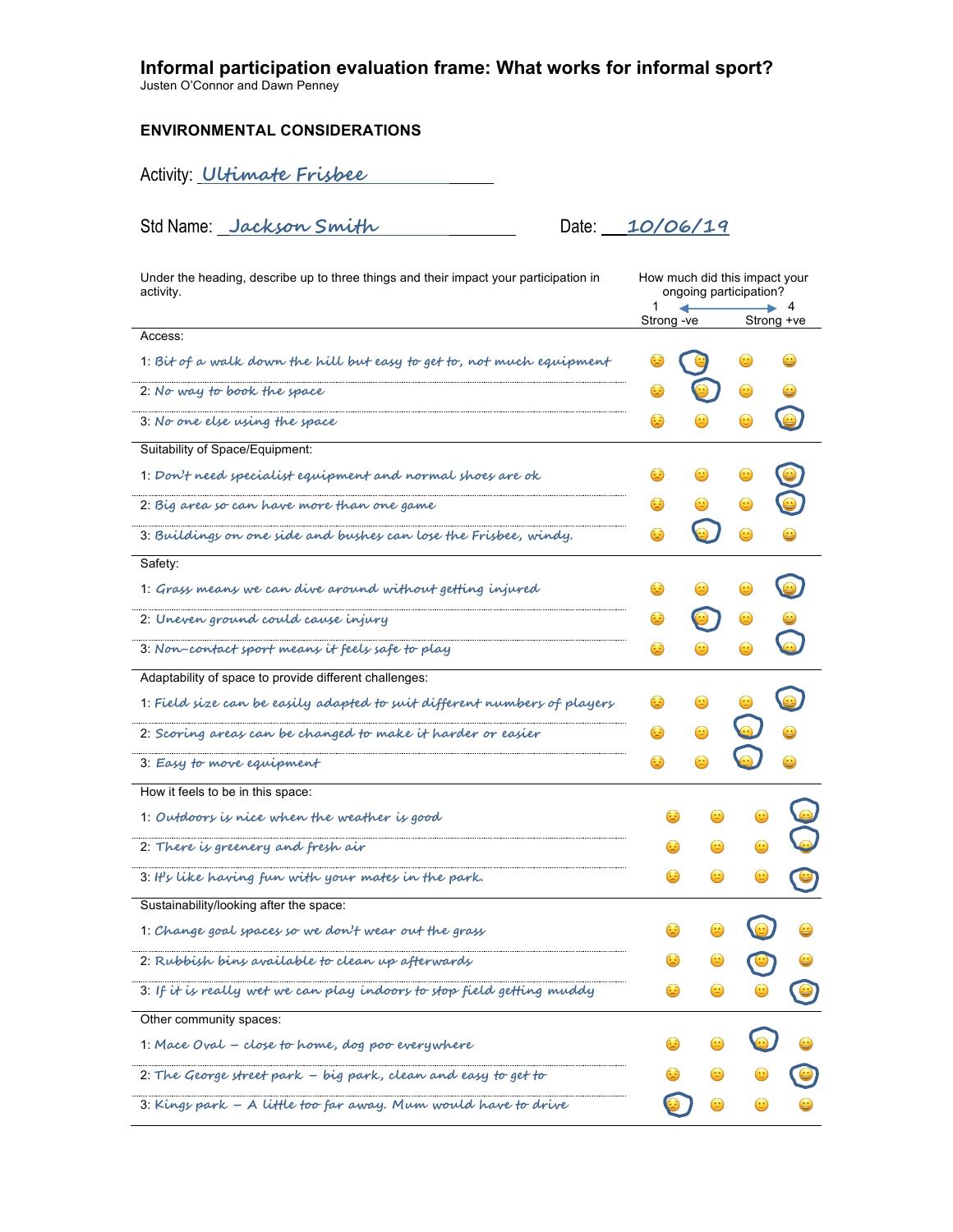# **ACTIVITY CONSIDERATIONS**

# Activity: **Ultimate Frisbee**

Std. Name: **Jackson Smith** Date: **10/06/19**

| Under the heading, describe up to three things and their impact your participation in<br>activity. | How much did this impact your<br>ongoing participation? |   |                 |  |
|----------------------------------------------------------------------------------------------------|---------------------------------------------------------|---|-----------------|--|
|                                                                                                    | Strong<br>-ve                                           |   | Strong<br>$+ve$ |  |
| Planning considerations:                                                                           |                                                         |   |                 |  |
| 1. Planned to have a rule sheet printed out for each game                                          |                                                         |   |                 |  |
| 2. Planned to have enough equipment for the warm-up                                                |                                                         |   |                 |  |
| 3. Didn't plan how games would finish and rotate                                                   |                                                         |   |                 |  |
| Safety:                                                                                            |                                                         |   |                 |  |
| 1. No tackle rule was clear                                                                        |                                                         |   |                 |  |
| 2: Good talking when two players going for the Frisbee                                             | ٤                                                       |   |                 |  |
| 3: No quick access for first aid                                                                   | ٨                                                       |   |                 |  |
| Resources:                                                                                         |                                                         |   |                 |  |
| 1. Two kinds of Frisbees, one was way easier to catch and softer                                   | $\bullet$                                               |   |                 |  |
| 2. Equipment was easy to carry and set up                                                          | ٤                                                       |   |                 |  |
| 3. No need for umpires, easy to self-umpire, people need to be honest.                             |                                                         |   |                 |  |
| Skills, strategies and understandings:                                                             |                                                         |   |                 |  |
| 1. Only know four of the ten types of passes                                                       |                                                         |   |                 |  |
| 2. Too crowded where the Frisbee was, need to spread out                                           | $\odot$                                                 |   |                 |  |
| 3. Want to do a successful long pass                                                               | $\omega$                                                |   | $\bf \omega$    |  |
| Activity time:                                                                                     |                                                         |   |                 |  |
| 1. Warm up was a bit of standing around                                                            |                                                         |   |                 |  |
| 2: Games didn't stop and small numbers meant it was busy                                           |                                                         |   |                 |  |
| 3. Some people didn't get to touch it much                                                         |                                                         | ۳ |                 |  |
| Adaptability of rules/play to provide just right challenge:                                        |                                                         |   |                 |  |
| 1. We swapped players at half time if it was uneven                                                |                                                         |   |                 |  |
| 2: We changed the scoring zones to make it harder or easier                                        |                                                         |   |                 |  |
| 3. We let some people have more space to pass it                                                   |                                                         |   |                 |  |
| Features of Competition:                                                                           |                                                         |   |                 |  |
| 1. We forgot the score but I think we won most games                                               |                                                         |   |                 |  |
| 2: I liked playing against Jack and Jarrod, we were about the same                                 |                                                         |   |                 |  |
| 3: We changed players to make it more even in one game                                             |                                                         |   |                 |  |
| Evaluation/Monitoring:                                                                             |                                                         |   |                 |  |
| 1: I used my fit bit to count how many steps I averaged in each game                               |                                                         |   |                 |  |
| 2: I passed it to 4 different team mates in a row and got a level up                               |                                                         |   |                 |  |
| 3. I gave 5 put-ups in one game and 3 in another to my teammates                                   |                                                         |   |                 |  |
|                                                                                                    |                                                         |   |                 |  |